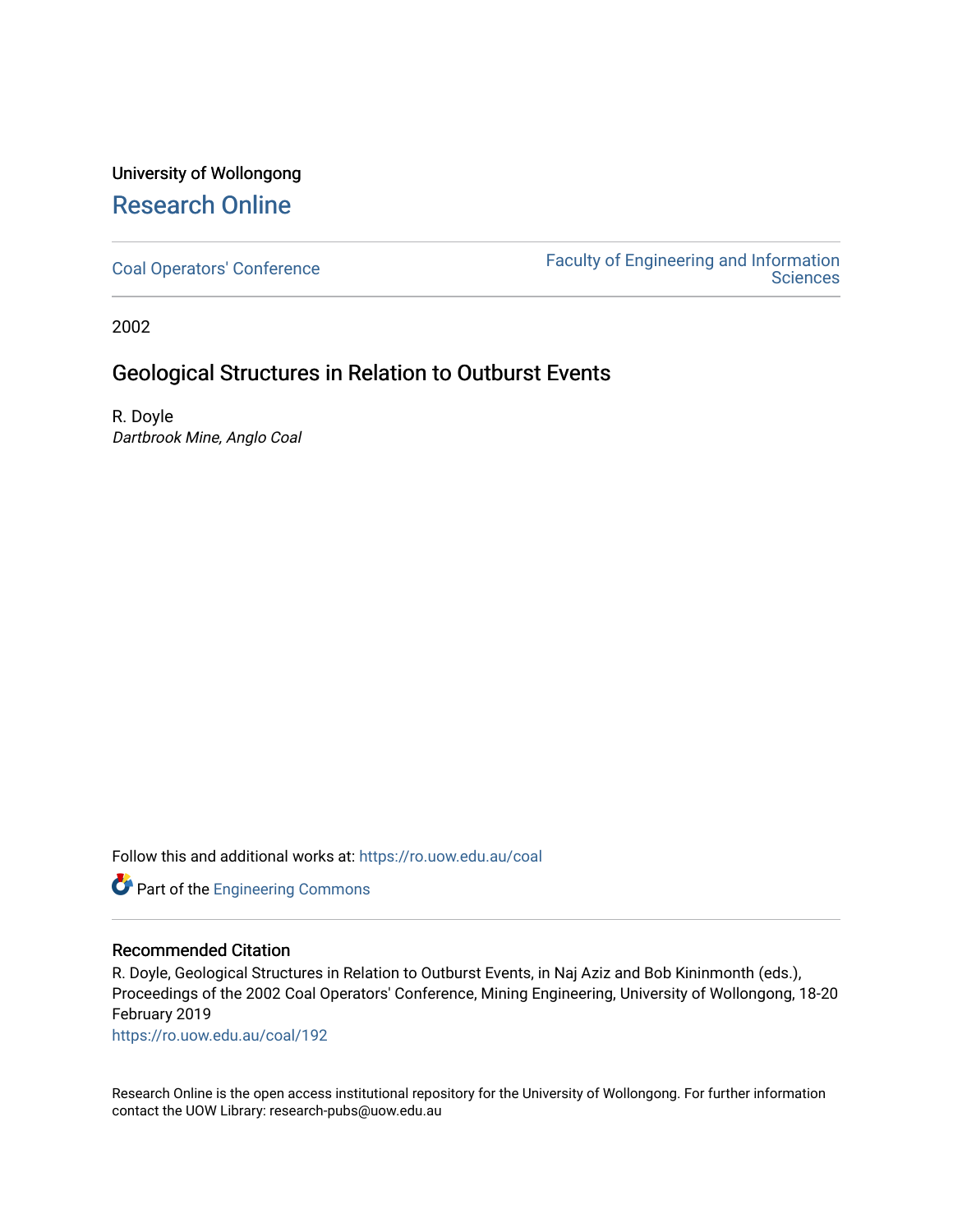# **GEOLOGICAL STRUCTURES IN RELATION TO OUTBURST EVENTS**

## **Rod Doyle1**

*ABSTRACT*: In Australia irrespective of coal seam or coalfield, geological structures play a crucial role in the experience of having Instantaneous Outbursts. Identification of geological structures through concerted exploration activities, including drilling and remote techniques, or through the observations of both operators and geological personnel can allow for hazards to be identified and for precautionary measures to be implemented. This paper reviews; geological structures known to be associated with outbursts, some techniques used in the definition of such structures, and touches on the current procedures in place at mines that experience outburst phenomena or are concerned about such risks.

#### **INTRODUCTION**

In reviewing this topic geological structures that should be of interest are briefly explained. An excellent summary of geological structures is presented in Lama and Bodziony (1996). The authors provide information of interest from the global database.

Anyone undertaking underground investigations cannot help but be concerned about the serious effects of outbursts; the loss of life, the impact that fatalities have on the immediate families, the workmates and the local community.

### **UNDERGROUND GEOLOGICAL MAPPING**

Every geologist knows that it can be a difficult task to appropriately and routinely map roadways in the underground environment. Thousands of linear metres may need to be reviewed in a short space of time, often under adverse conditions and sometimes estimates on the significance of structures are rapidly made - these assessments can at times be arbitrary. In the case of an outburst investigation, the reverse is usually true; a detailed investigation can be undertaken for a small area known to be of great significance. It should also come as no surprise that different people put different emphasis on different structures that are observed. (This is probably true of any scientific endeavour.) Nevertheless, whilst geologists may disagree over some of the minor features, the majority would generally agree about the major aspects.

However, trying to assess the risk of outburst potential prior to an event, from underground mapping alone, is a big ask. In hindsight, it is easy to say that the difference should have been picked up and mining operations ceased. If the reader accepts this as a reasonable proposition, then we have to ask ourselves, 'Can we rely on mining operators to observe potentially dangerous situations associated with outbursts?' The answer to this is equivocal.

Without appropriate training could miners have much hope of identifying such structures? Yet with a modest level of training and appropriate underground experience, coupled together with a good sense of being aware of the mining environment in which they work, there is a real opportunity to give forewarning of 'changing conditions'. This aspect is without doubt one of the most important messages to get across to mining operators – the issue of changing mining conditions. What is different about our workplace today compared with yesterday?

 $\overline{a}$ 

Dartbrook Mine, Anglo Coal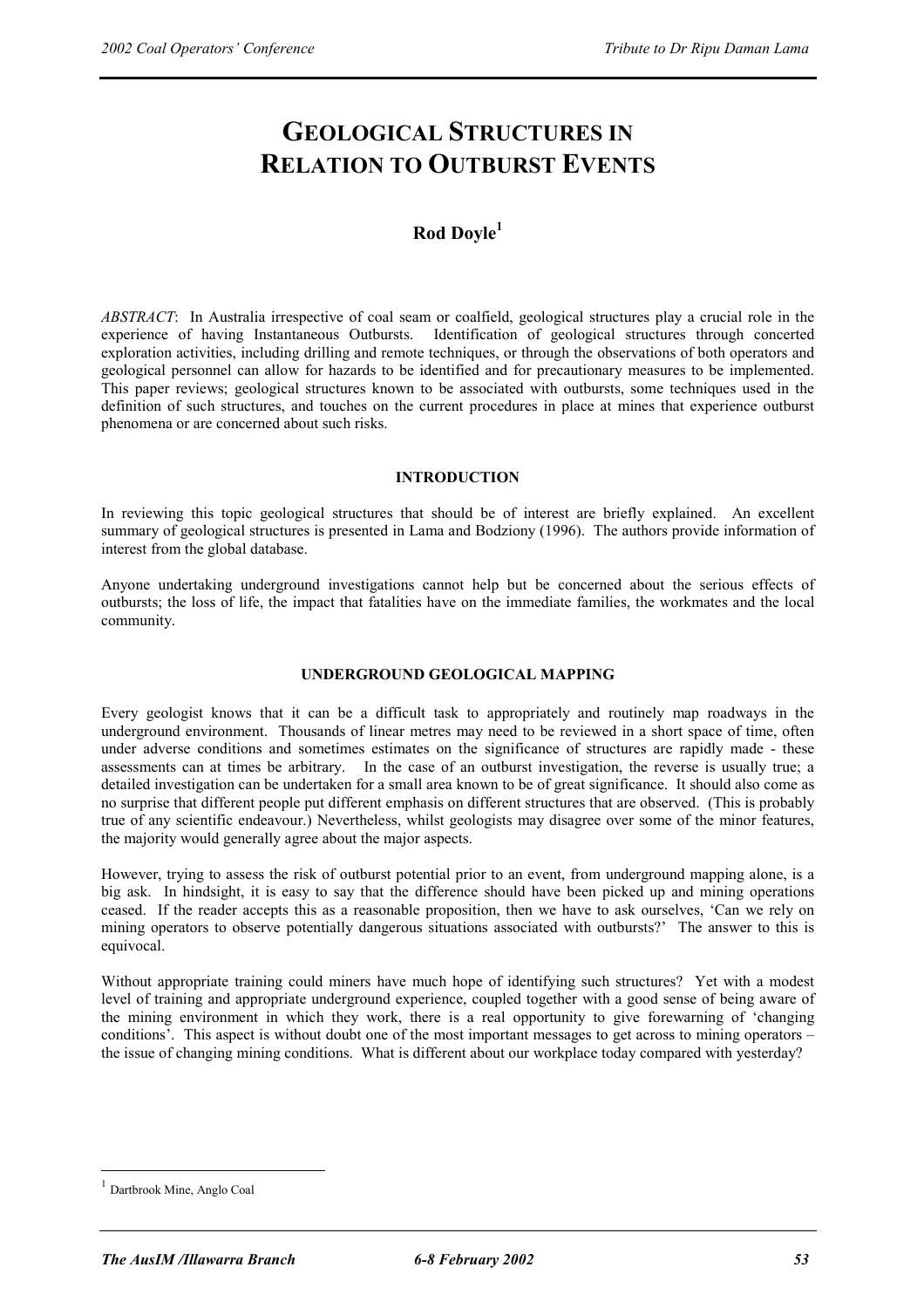#### **GEOLOGICAL STRUCTURES**

The nature of geological structures that can have an impact on outbursting are varied. They range from the obvious structures such as faults and dykes to the not so obvious, including stress impacts, folding, shear zones. While it may and seem elementary there can be some benefit to the reader in having a simple description of structures in one small paper. Many of the deputy and undermanager exams often have such questions.

#### **FAULTING**

#### *Normal*

A fault is a planar structure with variable throw along its axis. It is helpful to visualise a fault in the following way – take a broadsheet of a newspaper and pinching it near the centre tear the sheet about 10cms in length so that the sides are still intact. This gives a 3D perspective of a normal fault plane. In the centre of the tear is the maximum throw of the fault and the throw of the fault diminishes towards its extremities.

In the 2D diagram below the Foot Wall (Block B) has moved or been thrown upward with respect to Block A (the Hanging Wall). The fault plane indicates that the two blocks have moved apart under tension. This fault is described as a normal fault.



#### *Reverse*

In the 2D diagram below the Hanging Wall is upthrown with respect to Block A (Foot Wall). However, the angle of the fault plane indicates that the two blocks have moved towards each other under compression. If the angle of this fault plane is 30º or less with respect to the horizontal plane, the fault is termed a 'thrust fault'.



#### *Strike Slip*

In the 3D diagram below the two blocks shown indicate that the vertical movement is zero, while the horizontal movement could be significant.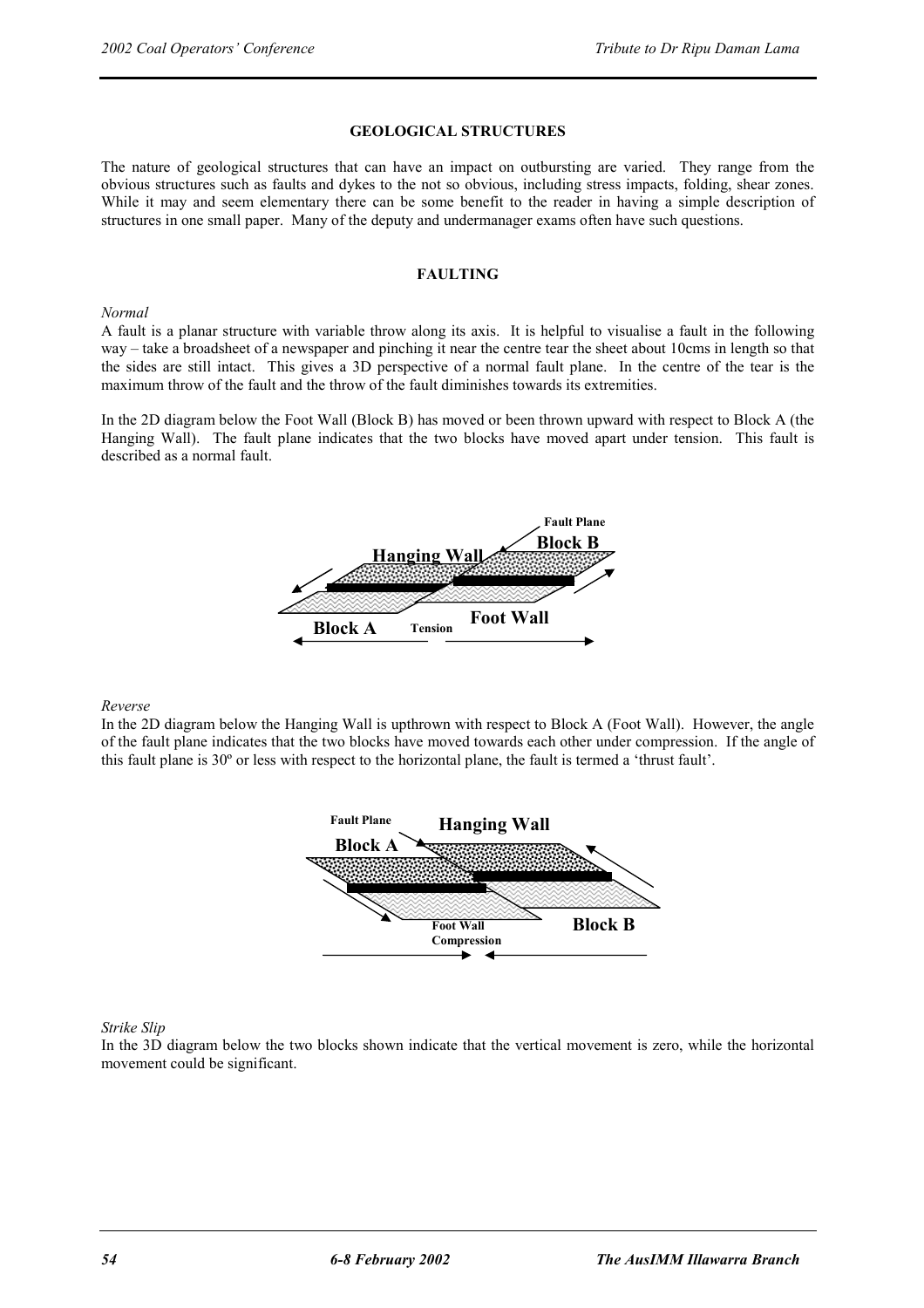



The level of horizontal movement may only be metres, but could be much more. At various collieries in the Sydney Basin movement at a scale of a few metres across dykes has been observed. At Dartbrook in the Hunter Tunnel there is also strike slip movement of a few centimetres across a dyke.



Mylonite, or more correctly fault gouge, is often associated with strike slip faults. Mylonite is the product of one block sliding against the other. This sliding movement naturally produces friction, which in turn produces the fault gouge material, which often displays slickensides. This crushed coal can easily be broken in the palm of an observer's hand. Generally, it is darker than the coal and stands out well in unstonedusted ribs. It varies in thickness from millimetres to decimetres. It can contain more moisture than the normal level of water inherent in the coal.

Mylonite tends to form a natural barrier to the migration of gas and under confinement this 'barrier' remains in place. When mining takes place and the confinement is reduced, the barrier, being weak, is readily ejected releasing the 'free gas' that is in its structure together with whatever gas has built up behind that barrier and is then available for rapid movement. In many respects shear zones are effectively equivalent to strike slip faulting and mylonite zones.

#### *Anticline / Synclines*

The 2D diagram below indicates the nature of anticlines – hill like, and synclines – valley like. Here the naturally flat sediments are 'folded' to represent hills and valleys. Seam rolls and steep dips can be associated with such structures. These structures can be formed from a compressional event of large magnitude, for example, basin wide tectonic events, but can also be associated with smaller localised events.

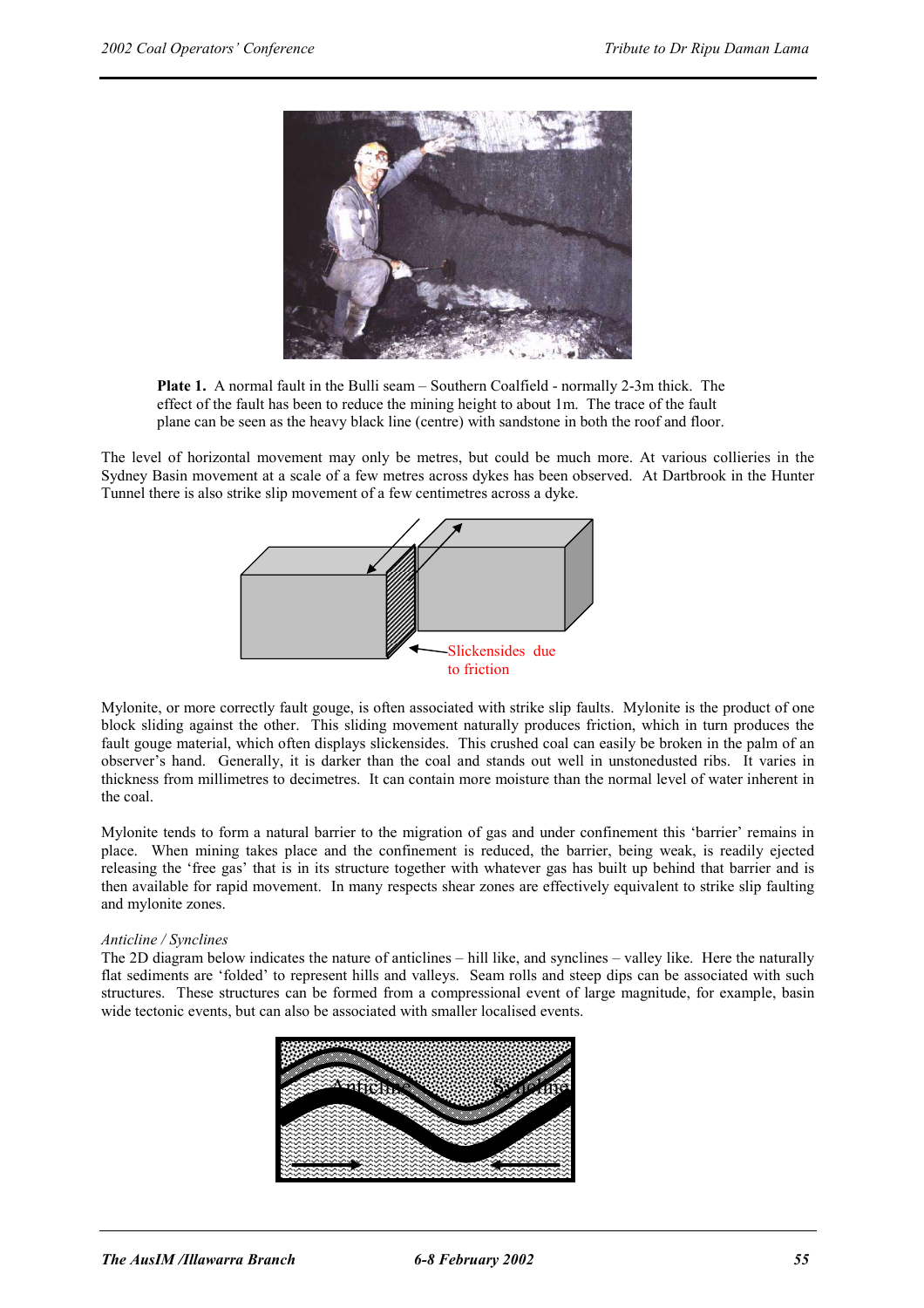When mined these folded structures can exhibit high stress and cause difficult conditions requiring extra support. This is particularly true in and around the points of inflexion (bending). An analogy would be to take a wooden ruler and bend it to the point of failure – it would look like an anticline or syncline up to the point of failure, but prior to failure, stresses develop in the ruler at the points of inflexion and in a simple sense the same stress events occur in a coal seam.

#### *Jointing – Fractures*

Jointing is usually described as being associated with contraction of a rock mass during the process known as diagenesis or for coal, coalification. What these words simple refer to is the process of how sediments change from the state that they were originally deposited e.g. sands or muds, changing to the solid rocks that we see. Jointing can also form as a response to tectonic activity such as folding. In one sense joints are like the cracks we see in concrete, when there are inadequately spaced or no expansion joints.

Jointing often increases in frequency towards a geological structure. In particular not only can more joints be observed, but the orientation of these joints tends to be near parallel to the structure rather than following the direction or orientation of the normal joint pattern. This can be one of the most significant tell tale signs that operators have at their disposal to note that mining conditions have changed.

More should be done to explore for geological structures but where presentation of outburst incidents is dependent on assessment by mining operators they should be trained in methods of observation.

Why do joints increase in frequency and change in direction? This comes about because the joints are formed by two different processes. As discussed above the normal joint sets are formed during the process of diagenesis, i.e. early on. It is not until much later when a dyke intrudes or a fault occurs that this extra jointing is formed in association with the major geological structure. The new joints can develop nearly parallel to the structure as the ground accommodates the event. The frequency of the joints reduces away from the structure. This is why noticing changing ground conditions is so critical in trying to identify outburst potential.

#### *Cleat*

Jointing and cleat are pretty much formed by the same processes. Cleat refers to the 'fracture patterns' present in coal which are generally formed during coalification. People often talk about face and butt cleats. The face cleat being the dominant structure in coal, which to some extent is pervasive – i.e. extends for some distance, often throughout the coal seam. Whereas the butt cleat tends to only extend in length between two main/face cleats i.e. limited distance. Cleat can also be formed during tectonic activity.

#### **INTRUSIONS**

#### *Dykes*

Dykes form a vertical barrier in a coal seam much like a dam wall holding back a reservoir of gas. A dyke forms when there is movement of magma from within the earths crust towards the surface. It often forms a wall like structure of varying thickness. The breadknife in the Warrumbungle National Park is a great example of a dyke.

During the intrusion stage the hot gases and fluids that precede the magma act like a fracturing device and either push the country rock apart in a hydrofrac manner or ingest some of the country rock. Igneous activity has long been associated with the presence of carbon dioxide. During this process the coal is often coked to a moderate thickness away from the dyke material itself. Coked coal is clearly a very tell-tale sign of igneous activity.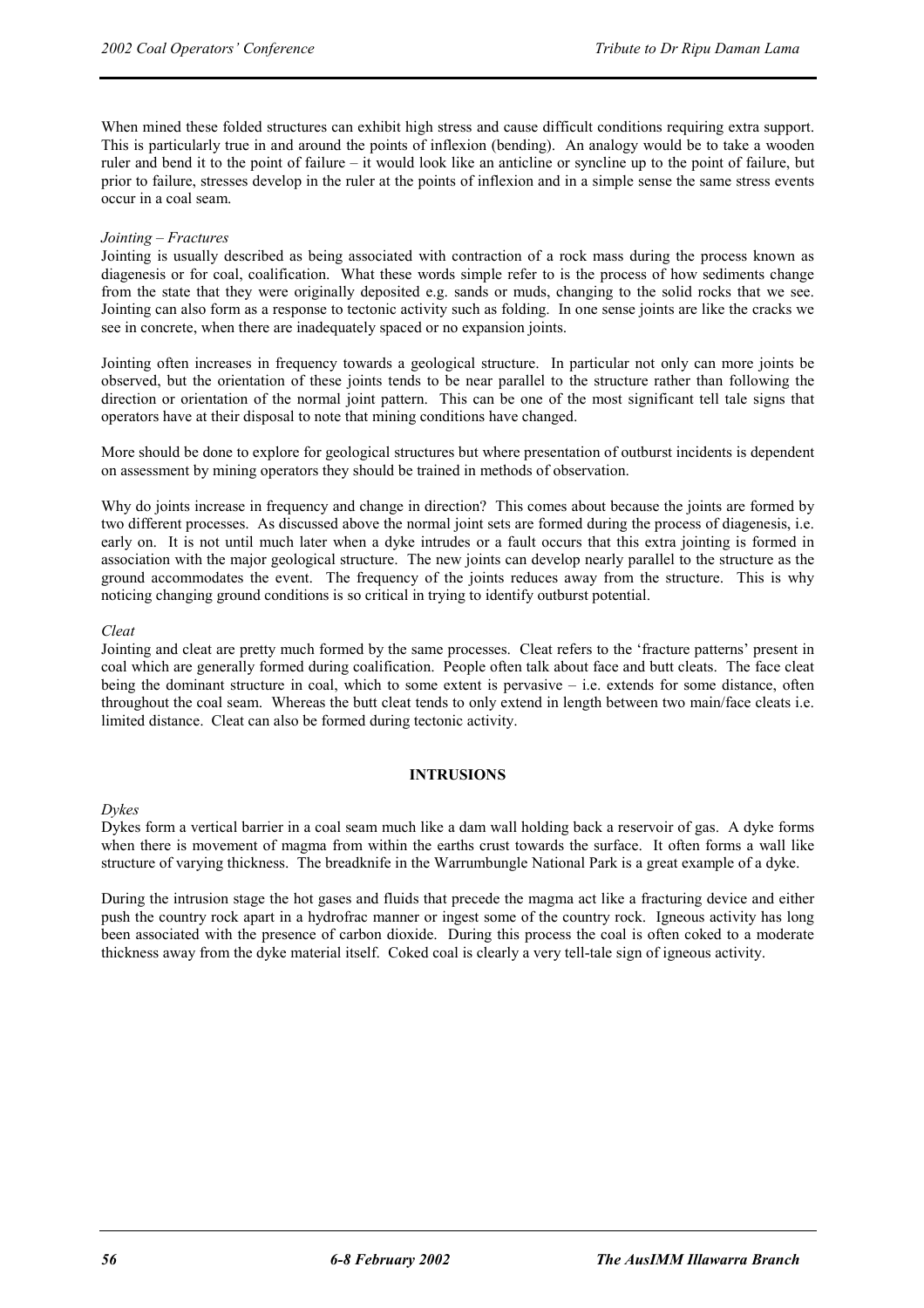

**Plate 2.** An igneous dyke (white) on some 2-3m thick running near parallel to a longwall face line, AFC at base and chocks to right.

#### *Sills*

Silling is another form of igneous intrusion that intersec ts strata in the horizontal plane. Silling can cause severe deterioration of coal and often leads to areas of coal being abandoned. Silling is common throughout the various coalfields in New South Wales, but silling has not been associated with outbursting.

#### *Igneous Plugs and Diatremes*

These geological structures are associated with igneous intrusive events. They are vertical in nature and are generally cylindrical in shape. While several have been identified in underground workings, none have been associated with outbursting. For a detailed account of diatremes the reader is referred to Crawford et al 1980.

#### **FINDING GEOLOGICAL STRUCTURES**

Surface drilling investigations allow for an overview of stratigraphy and seam continuity and can indicate major structures. However small scale structures, e.g. dykes and faults <2.0m are very difficult to identify with strike slip faulting all but impossible. This is particularly true in a moderately deep underground scenario where budgets may only allow for 250m grid spacing of boreholes which would generally be regarded as closely spaced.

In delineating geological structures in any mining area there are several tools that are of major use, in the first instance. These would be supplemented with an overview of existing structures in the near vicinity (Regional Tectonic Setting) and a literature survey. Examination of information from adjacent mines, if available is also essential. Ward (1984) provides an excellent overview of the geological investigations that should be routinely undertaken to assist in defining geological structures and coal reserves.

Gravity surveys and satellite imagery are other tools that can prove useful.

Geophysical logging tools are an absolute must for the majority of surface drilling activities. Resistivity can be used down hole as well as cross-country. The so-called acoustic sonic tool is making a slow introduction into the industry, but it can be a very useful tool for identifying small-scale structures. Green (2001) reviewed the success and value of this tool.

Magnetics is an essential tool for locating igneous activity. It has, also been used with some success in determining faulting. Either aero- or surface magnetics can identify areas of high magnetic susceptibility in the rocks close to the surface and at shallow depths. This information can then be transferred into high-resolution colour plots that identify the nature of structure. Moloney and Doyle (1996) identify the success of such techniques).

Further reviews using this approach and applying a detailed interrogation of the data is presented in Munroe et al (2001). Magnetics affords the opportunity to utilize drilling with specific targets in mind.

Seismic surveys have been of great value in interpreting faulted ground and can sometimes identify dykes and silling along with synclines etc. This type of survey can range from the 'wacker packer' style to 2D or 3D highresolution dynamite surveys. Much has been written of the success and Peters and Hearn (2001) have reported on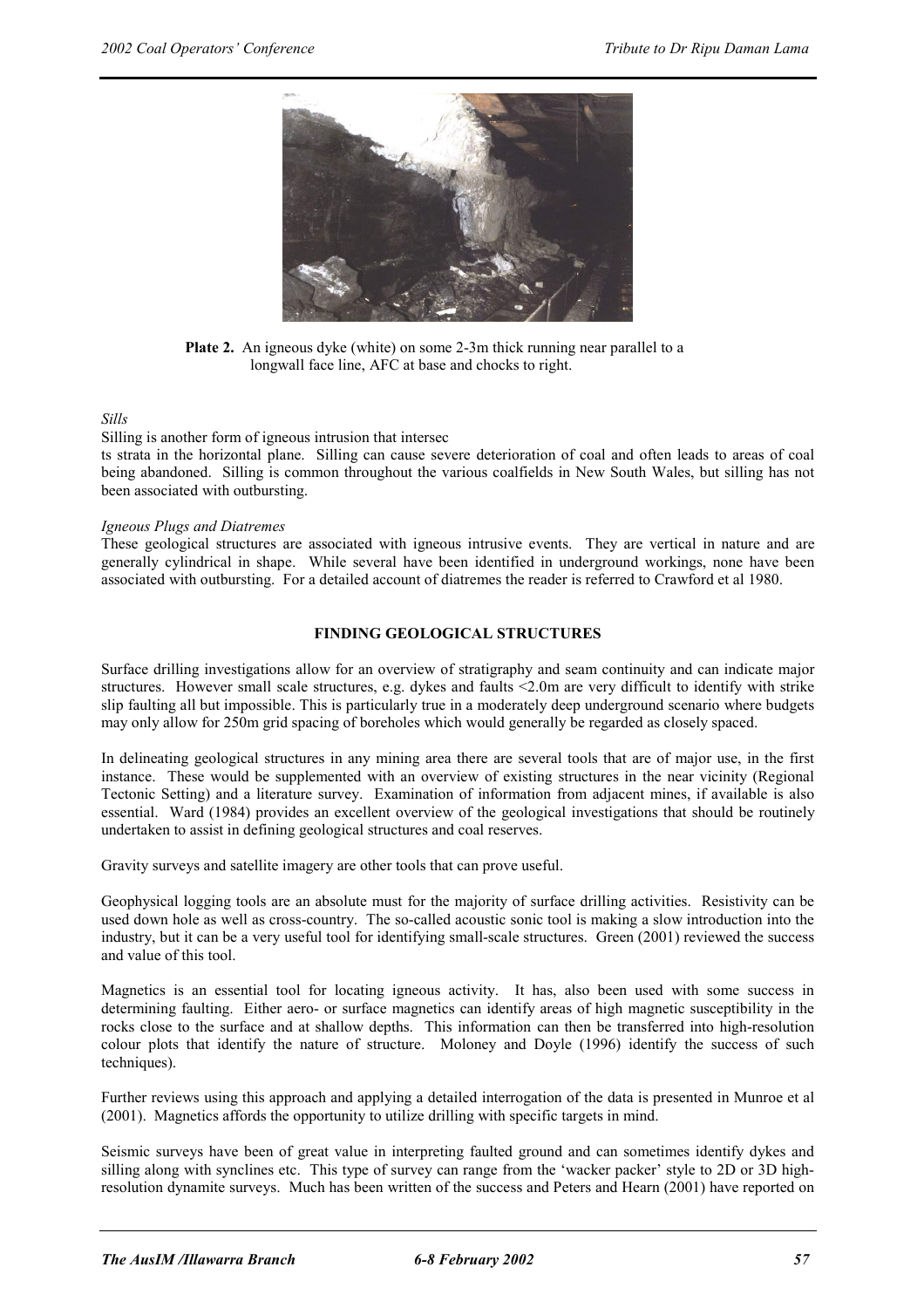recent finding in the Bowen Basin. Results from this type of work allow for specific targets to be focussed on to gauge the accuracy of the interpretation.

The benefit of any of these techniques is in defining the presence, location and magnitude of geological structures. These structures can then be placed on a Hazard Map to be used when determining the likely impacts of both development and longwall extraction.

#### **UNDERGROUND EXPLORATION ACTIVITIES**

The impact of in-seam drilling has increased markedly during the last decade. Some of this improvement results from high quality survey tools giving rise to high-level confidence in the location of boreholes and their influence on surrounding strata.

The downside is that despite the obvious benefits of having geophysical logs run in these holes, the development of this technology for in-seam boreholes has not developed at an adequate pace. What also needs to go hand in hand with the use of this technology is the realisation by mining operators of how important is the information that the geophysical logs provide in locating geological structures. Ironically, for surface exploration boreholes, it is unlikely that any geologist would ever choose not to run geophysical logs – nor would they allow the drillers to write the borelogs for the hole, which is common practise throughout the in-seam drilling industry. I believe that geophysical techniques for in-seam work must be improved, further that it is critical in mines that have a specific outburst risk.

Remote techniques such as Radio Imaging (RIM) have a role to play. RIM can give varied results in different coal seams and in different coalfields. It is clear that in areas where it has been found to work, it can be employed to identify; geological structures, clean coal, areas of high moisture and potential zones of high gas content.

#### **MANAGEMENT PLANS**

Many mines have identified the need to implement Outburst Management Plans (OMP). The plans, if adequate, if followed and if audited, ensure that a specific process is in place to manage activities to avert the risk of having outbursts.

Most OMP rely upon a combination of determining the in-seam gas content and identifying geological structures. If the gas content falls below certain cut-offs, mining can progress without further work. If the gas content is excessive than further in-seam drainage is required to reduce the level of gas prior to mining commencing. If a structure is present then further drainage may be required.

Training of miners to identify geological structures, whilst essential, does not necessarily mitigate against an outburst event taking place. It is simply a means of detection and a limited one at that.

It is also important to assess the level of risk with a risk assessment of the potential at any site. A statistical analysis of the available gas data to assess the likely variability and determine the adequacy of the data should be conducted. Duke and Phillips (1993) describe statistical analysis of gas content testing.

#### **CONCLUSIONS**

Geological structures have a critical role in the outbursting events. In Australia outburst events without geological structures are extremely rare.

The role of structures appears to be twofold; providing disturbed ground and effectively creating a barrier to gas migration or drainage.

Ongoing research of outbursting, should be encouraged.